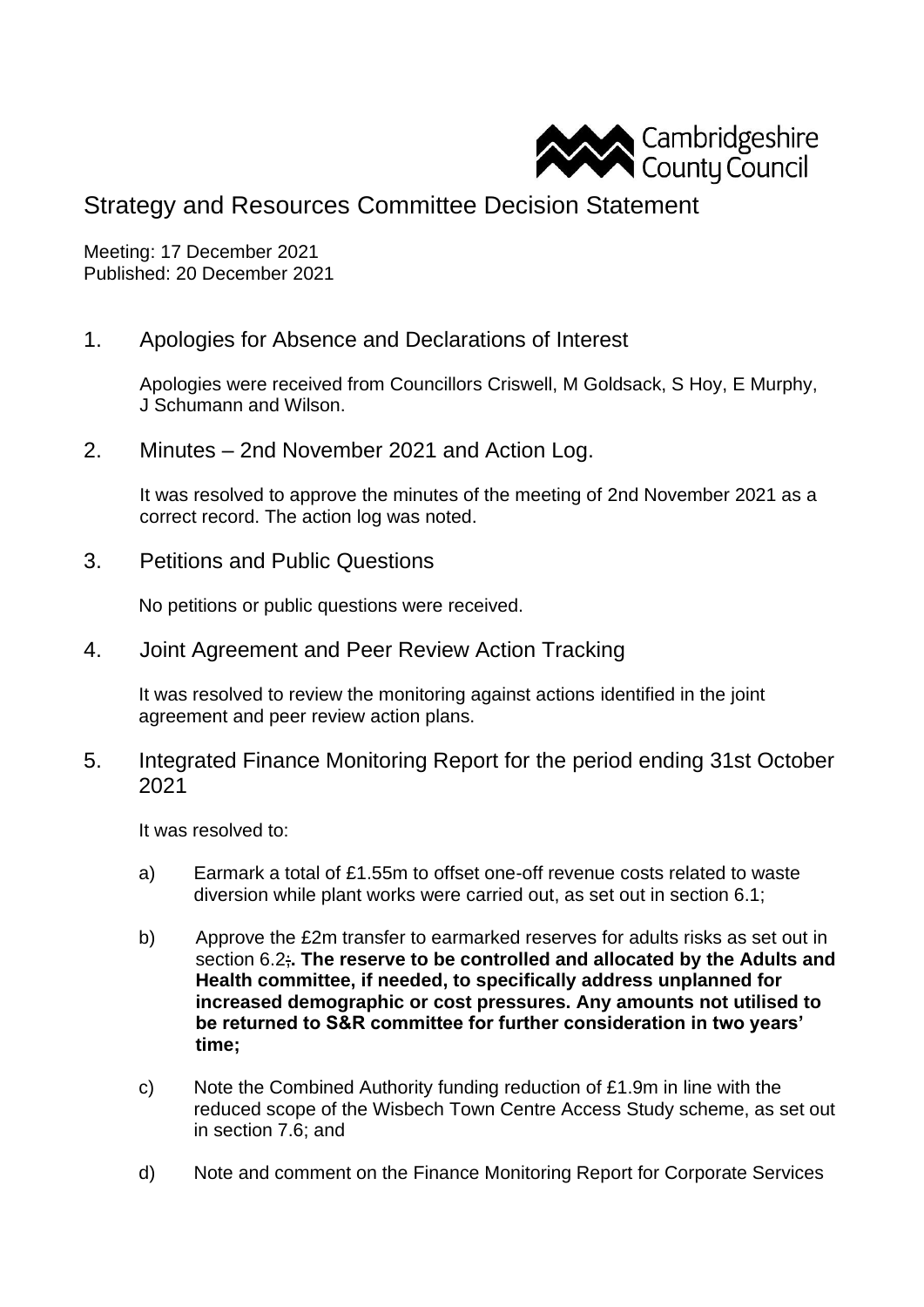(Appendix 4).

6. Business Planning Proposals for 2022-27 – Current Position

It was resolved to:

- a) Note the progress made to date and next steps required to develop the business plan for 2022-2027.
- b) Note the budget and savings proposals that were within the remit of the Committee as part of consideration of the Council's overall Business Plan.
- c) Note the changes to the capital programme that were within the remit of the Committee as part of consideration of the Council's overall Business Plan.
- d) Note the draft Medium Term Financial Strategy for 2022/23.
- e) Note the draft Capital Strategy for 2022/23.
- f) Note the draft Treasury Management Strategy for 2022/23.
- 7. Treasury Management Report Quarter Two Update 2021-22

It was resolved to:

note the Treasury Management Quarter Two Report for 2021/22 and forward to Full Council to note.

8. Corporate Services Performance Report Quarter 2 2021-22

It was resolved to:

- a) Review and approve the proposed performance reporting protocol for Corporate Services set out in Section 2 of the report.
- b) Approve addition to and removal of KPIs from Corporate Services KPI list set out in Section 3 of the report.
- c) Monitor progress of Corporate Services set out in Section 4 of the report and consider whether performance is at an acceptable level and identify remedial action as required.
- 9. Mill and Rumbolds Farmhouse, Somersham Replacement Dwelling

It was resolved following approval of budget at the last meeting and endorsement by the County Farms Working Group to note this report.